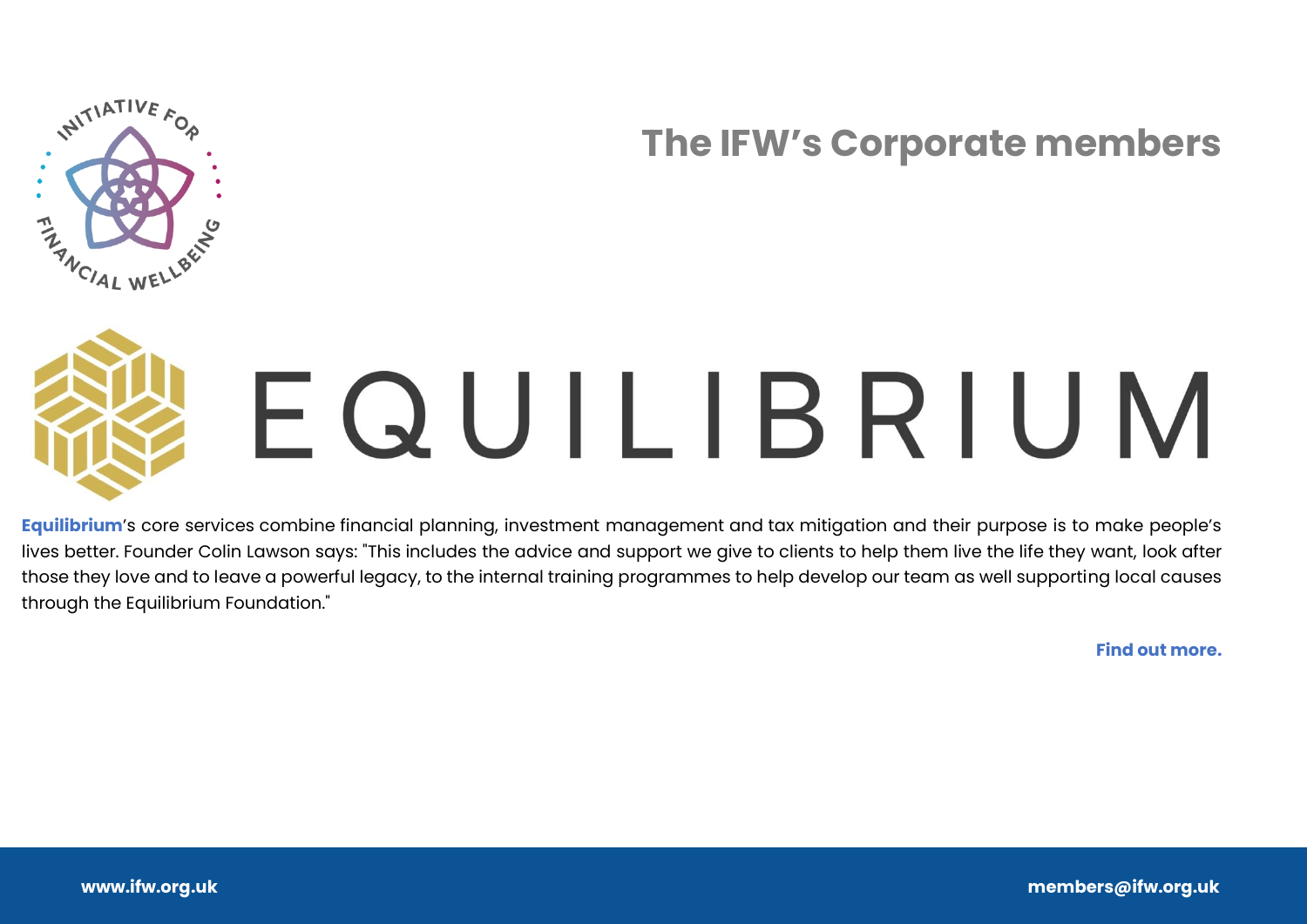## **HIGGINSFAIRBAIRN ADVISORY**

CHARTERED FINANCIAL PLANNERS

**[Higgins Fairbairn and Co](http://higginsfairbairn.co.uk/)** are a firm of independent Chartered Financial Planners based in Soho, London. They specialise in helping professionals, business owners and people at every stage of life to connect their financial resources to their personal aspirations.

They describe their work as being "cemented in reality; the real things that you want to achieve, and the real life that you want to attain in the process. Reality-based financial planning places your goals at the heart of everything we do."

> **[Kenwell](https://kenwell-flp.com/)** is the story of a number of experienced financial services professionals who have come together to create the business they always wanted to build. In 2020, David Howell and John Kenny-Levick met to discuss creating a financial advice business that was focused on a person's financial wellbeing first, and their money second. They wanted to build a practice where the main

product was *financial advice* and not simply a distribution service for financial products. From this conversation Kenwell was born. David and John commenced the UK operations and began to assemble a team of like-minded advisers and administrators.

"Kenwell exists to improve the financial wellbeing of our clients. We believe that families who are in control of their money have a higher likelihood of living happy, fulfilled lives. This, in turn, contributes to a better and more prosperous society. The concept of wellbeing generally, and financial wellbeing specifically, is central to our purpose and inherent in our value proposition. Indeed, all that we do seeks, as a final measure, to improve the financial wellbeing of our clients." **[Find out more.](https://kenwell-flp.com/)**

**[Find out more.](http://higginsfairbairn.co.uk/)**

## W Kenwell